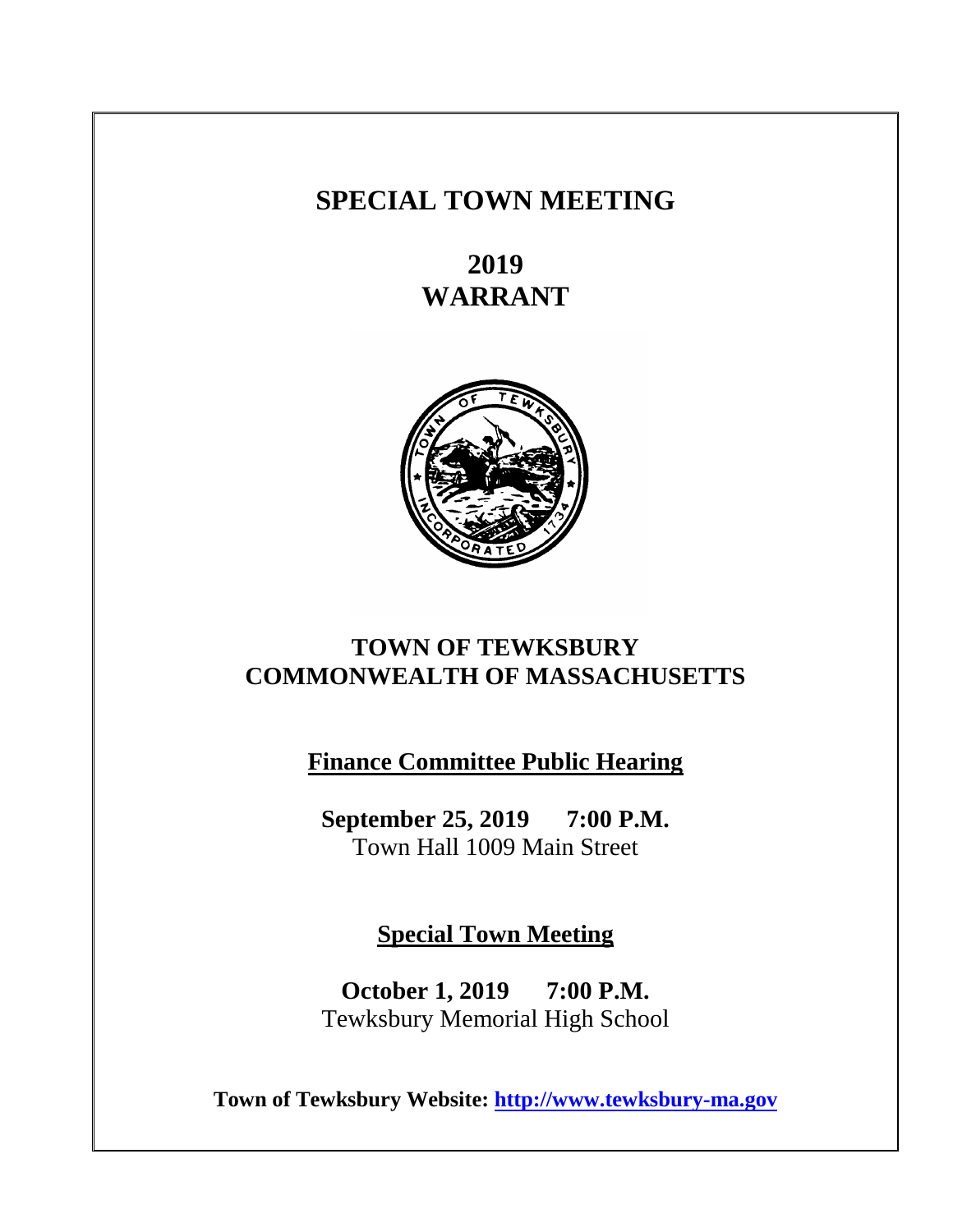Middlesex, ss:

To any of the Constables of the Town of Tewksbury, in said County:

In the name of the Commonwealth of Massachusetts you are hereby directed to notify and warn the inhabitants of the Town of Tewksbury, qualified to vote in Town affairs, to meet and assemble at the Tewksbury Memorial High School, 320 Pleasant Street, in said Tewksbury on Tuesday, October 1, 2019, at 7:00 P.M. to act on the following articles:

## **ARTICLE 1**

To see if the Town will vote to raise and appropriate the sum of \$4,825,827.36 to fund the following Fiscal Year (FY2020) Budgets; or take any other action relative thereto.

| School Debt Exempt Principal: \\$2,725,000.00     |                       |
|---------------------------------------------------|-----------------------|
| School Debt Exempt Interest: \ \ \ \$2,100,827.36 |                       |
|                                                   | Total: \$4,825,827.36 |

Town Manager

**Executive Summary:** This article raises and appropriates funds to FY2020 Budgets. The additional funding is from a debt exclusion voted by the residents at the local election in April 2019.

## **ARTICLE 2**

To see if the Town will vote to raise and appropriate the sum of \$971.80 to pay for the following outstanding bills from the previous year; or take any other action relative thereto.

| Comcast                 | S  | 481.80 |
|-------------------------|----|--------|
| <b>Badger Meter</b>     | S  | 390.00 |
| Lowell General Hospital | \$ | 100.00 |
|                         |    | 971.80 |

Town Manager

**Executive Summary:** According to M.G.L. c. 44 § 64, bills that are late must be approved by Town Meeting before payment. This article authorizes the charges to be paid.

#### **ARTICLE 3**

To see if the Town will vote to transfer from the certified General Fund Free Cash the sum of \$150,000 to be expended by the Town Manager to fund future compensated absence liability for Town employees; or take any other action relative thereto.

Town Manager

**Executive Summary:** This article transfers funds to be set aside to assist in addressing a future liability for benefits such as sick leave buyback benefits and accrued vacation.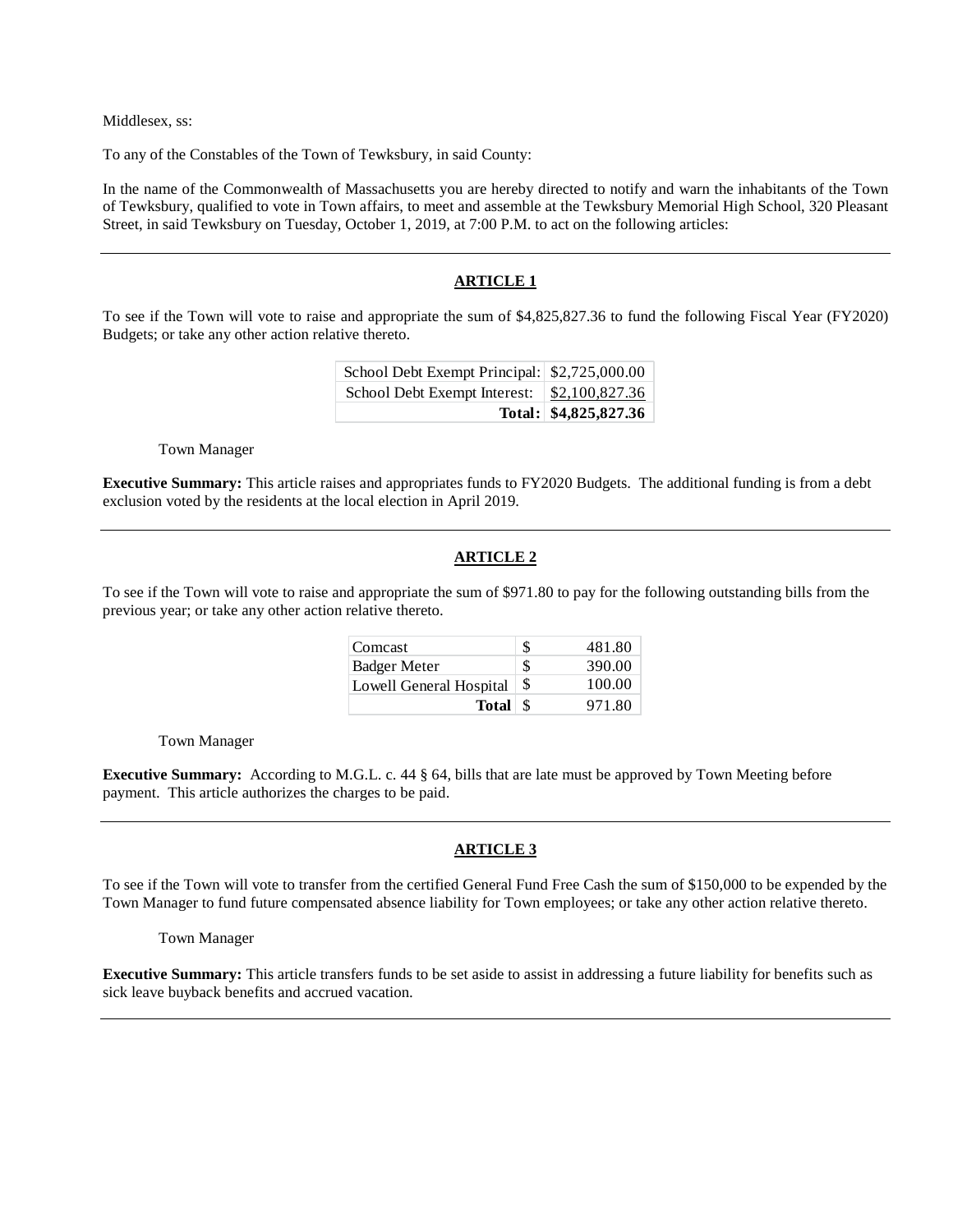To see if the Town will vote to transfer from the certified General Fund Free Cash a sum of \$241,106 to be expended by the Town Manager to fund the following; or take any other action relative thereto.

| <b>General Government</b>          |               |
|------------------------------------|---------------|
| <b>Voting Tabulators</b>           | \$<br>6,250   |
| <b>Total General Government</b>    | \$<br>6,250   |
| <b>DPW</b>                         |               |
| Pinnacle Street Culvert            | \$<br>100,000 |
| <b>Total DPW</b>                   | \$<br>100,000 |
| Police                             |               |
| Motorola Repeater and Installation | \$<br>46,802  |
| <b>Total Police</b>                | \$<br>46,802  |
| <b>Facilities and Grounds</b>      |               |
| <b>HVAC Town Hall Annex</b>        | \$<br>44,466  |
| Field Sweeper                      | \$<br>38,438  |
| Sander                             | \$<br>5,150   |
| <b>Total Parks</b>                 | \$<br>88,054  |

#### Town Manager

**Executive Summary:** This article transfers certified free cash for specific one time capital expenditures.

#### **ARTICLE 5**

To see if the Town will vote to transfer from the certified General Fund Free Cash the sum of \$300,000 for the School Department to undertake design and engineering for capital improvements to the Heath Brook and Dewing Elementary Schools; or take any other action relative thereto.

Town Manager

**Executive Summary:** This article transfers certified free cash for specific one time capital expenditures.

## **ARTICLE 6**

To see if the Town will vote to authorize the Town Manager to expend up to \$2,200,000 for the design, engineering and project management of a new DPW and School maintenance facility, of which the Town will raise and appropriate \$800,000 from revenue of the current year, as well as transfer \$700,000 from free cash, \$350,000 from Sewer Enterprise Fund Retained Earnings, and \$350,000 from Water Enterprise Fund Retained Earnings; or take any other action thereto.

Town Manager

**Executive Summary:** This article funds design, engineering and project management of a new combined DPW and School maintenance facility at the current site of the DPW Facility on Whipple Road.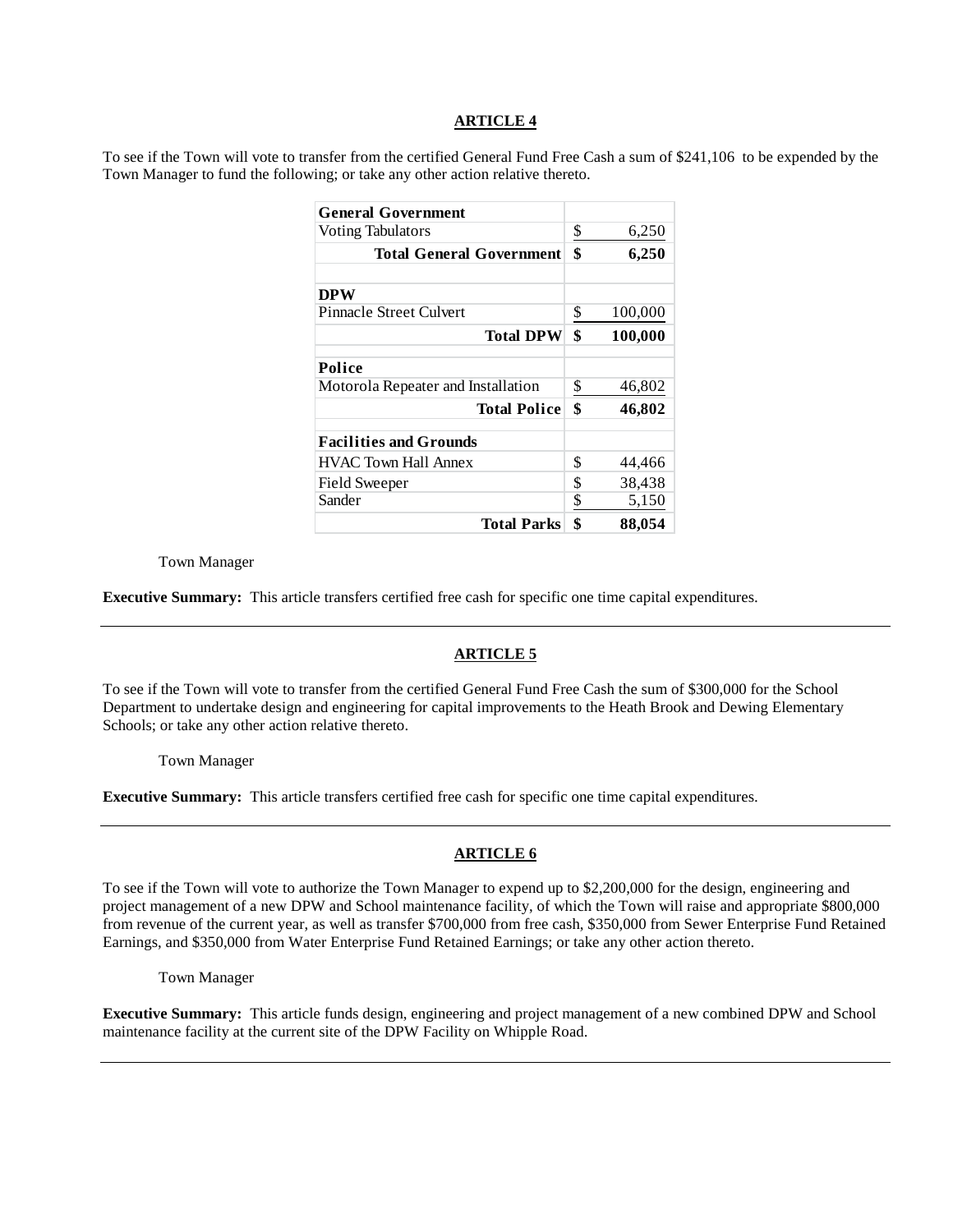To see if the Town will vote to transfer the sum of \$2,256,048 from certified General Fund Free Cash to the Town Stabilization Fund; or take any other action relative thereto.

#### Town Manager

**Executive Summary:** This article seeks approval to set aside these funds in the Stabilization Fund to be used for future emergencies or one time purchases or projects.

## **ARTICLE 8**

To see if the Town will vote to appropriate the sum of \$2,500,000 to be expended by the Town Manager for the cost of design and engineering, construction and furnishing of a new Center Fire Station and for the payment of all costs incidental and related thereto, and to determine whether such amount should be raised by taxation, by transfer from available funds, by borrowing or by any combination of the foregoing; and, if by borrowing, the Town Treasurer, with the approval of the Selectmen, is hereby authorized to borrow said sum under and pursuant to Chapter 44 Section 7 of the Massachusetts General Laws, or pursuant to any other enabling authority, and to issue bonds or notes of the Town therefore; or take any action relative thereto. Any premium received by the Town upon the sale of any bonds or notes approved by this vote, less any such premium applied to the payment of the costs of issuance of such bonds or notes, may be applied to the payment of costs approved by this vote in accordance with Chapter 44, Section 20 of the General Laws, thereby reducing the amount authorized to be borrowed to pay such costs by a like amount.

The motion to be presented shall read:

**Motion:** That the Town hereby appropriates the sum of \$2,500,000 to be expended by the Town Manager for the cost of design and engineering, construction and furnishing of a new Center Fire Station, and for the payment of all costs incidental and related thereto, and that to meet this appropriation the Town Treasurer, with the approval of the Selectmen, is hereby authorized to borrow said sum under and pursuant to Chapter 44 Section 7, of the Massachusetts General Laws, or pursuant to any other enabling authority, and to issue bonds or notes of the Town therefore. Any premium received by the Town upon the sale of any bonds or notes approved by this vote, less any such premium applied to the payment of the costs of issuance of such bonds or notes, may be applied to the payment of costs approved by this vote in accordance with Chapter 44, Section 20 of the General Laws, thereby reducing the amount authorized to be borrowed to pay such costs by a like amount.

Town Manager

**Executive Summary:** This article authorizes the Town to borrow \$2,500,000 for the cost of building a new Center Fire Station. Originally the Town approved the appropriation of \$15,896,809.85 for the project and this debt is excluded from the property tax levy. Construction estimates are higher than the appropriation and the additional funding will cover any contingencies during construction.

#### **ARTICLE 9**

To see if the Town will vote to appropriate the sum of \$350,000 from the Community Preservation Fund Undesignated Reserve to be expended with the approval of the Town Manager for the purpose of new lights, poles and associated electrical work at Hazel Field at Saunders Recreation Area on Livingston Street. Pursuant to M.G.L. c 44B or any other enabling authority, said funds to be expended under the direction of the Community Preservation Committee; or take any other action relative thereto.

Community Preservation Committee

**Executive Summary**: This article will fund installation of new lights, poles and associated electrical work at Hazel Field located at Saunders Recreation Area on Livingston Street.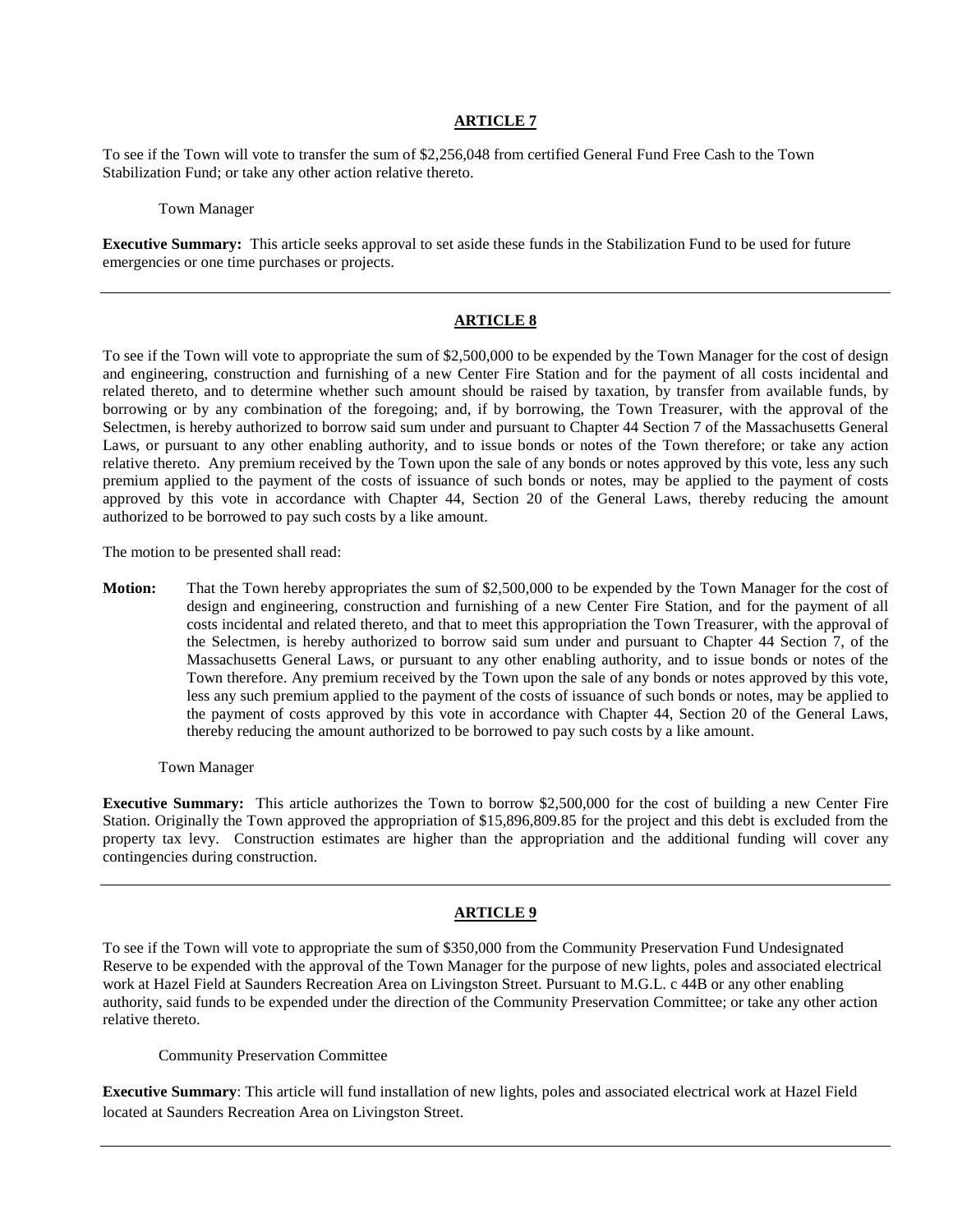To see if the Town will accept the provisions of Chapter 44, § 53F½ of the Massachusetts General Laws establishing a Stormwater Management Operations Enterprise Fund effective July 1, 2020 (Fiscal Year 2021); or take any other action relative thereto.

Town Manager

**Executive Summary:** This article authorizes the Town to create an Enterprise Fund to account for the revenues and expenditures of all operations and activities for Stormwater Management Operations.

## **ARTICLE 11**

To see if the Town will vote to authorize the Board of Selectmen to grant an easement to National Grid and its successors and assigns for the purpose of placing and maintaining a pole and underground cables, wires and conduit with the necessary appurtenances which would provide for the electric transmission in, on and over a certain parcel of land to service the New Elementary School owned by the Town and under the control of the School Committee and described below:

135 Pleasant Street, Tewksbury, Massachusetts

Parcel of land shown on Assessors Map 47, Block 40. Recorded Deed Book 842, Page 320 at the Middlesex North District Registry of Deeds, Lowell, Massachusetts.

Town Manager

**Executive Summary:** This article requests the Town authorize an easement for National Grid for new electric service to the new Elementary School.

## **ARTICLE 12**

To see if the Town will vote to authorize the Board of Selectmen to grant an easement to National Grid and its successors and assigns for the purpose of placing and maintaining a pole and underground cables, wires and conduit with the necessary appurtenances which would provide for the electric transmission in, on and over a certain parcel of land to service the Regional Emergency Communications Center owned by the Town and described below:

999 Whipple Road, Tewksbury, Massachusetts

Parcel of land shown on Assessors Map 30, Block 26. Recorded Deed Book 846, Page 402 at the Middlesex North District Registry of Deeds, Lowell, Massachusetts.

Town Manager

**Executive Summary:** This article requests the Town authorize an easement for National Grid for new electric service to the Regional Emergency Communications Center.

## **ARTICLE 13**

To see if the Town will vote to accept a donation of an easement from PSI Atlantic Tewksbury LLC. The easement is shown on a plan entitled "As-Built Plan Cubesmart Self-Storage Facility 395 Woburn Street Tewksbury & Lowell, MA" dated May 8, 2019, revised August 15, 2019, prepared by Hayner/Swanson, Inc., 3 Congress Street Nashua, NH; or take any action relative thereto. A copy of the plans may be viewed at the Department of Public Works, Engineering Division 999 Whipple Road, Tewksbury, MA 01876, and the Town Clerk's Office, Town Hall, 1009 Main Street, Tewksbury, MA 01876.

Town Manager

**Executive Summary:** PSI Atlantic Tewksbury LLC is providing the Town a drainage easement across their land at 395 Woburn Street. The drainage piping and manholes for the stormwater management system on Woburn Street are located within this easement.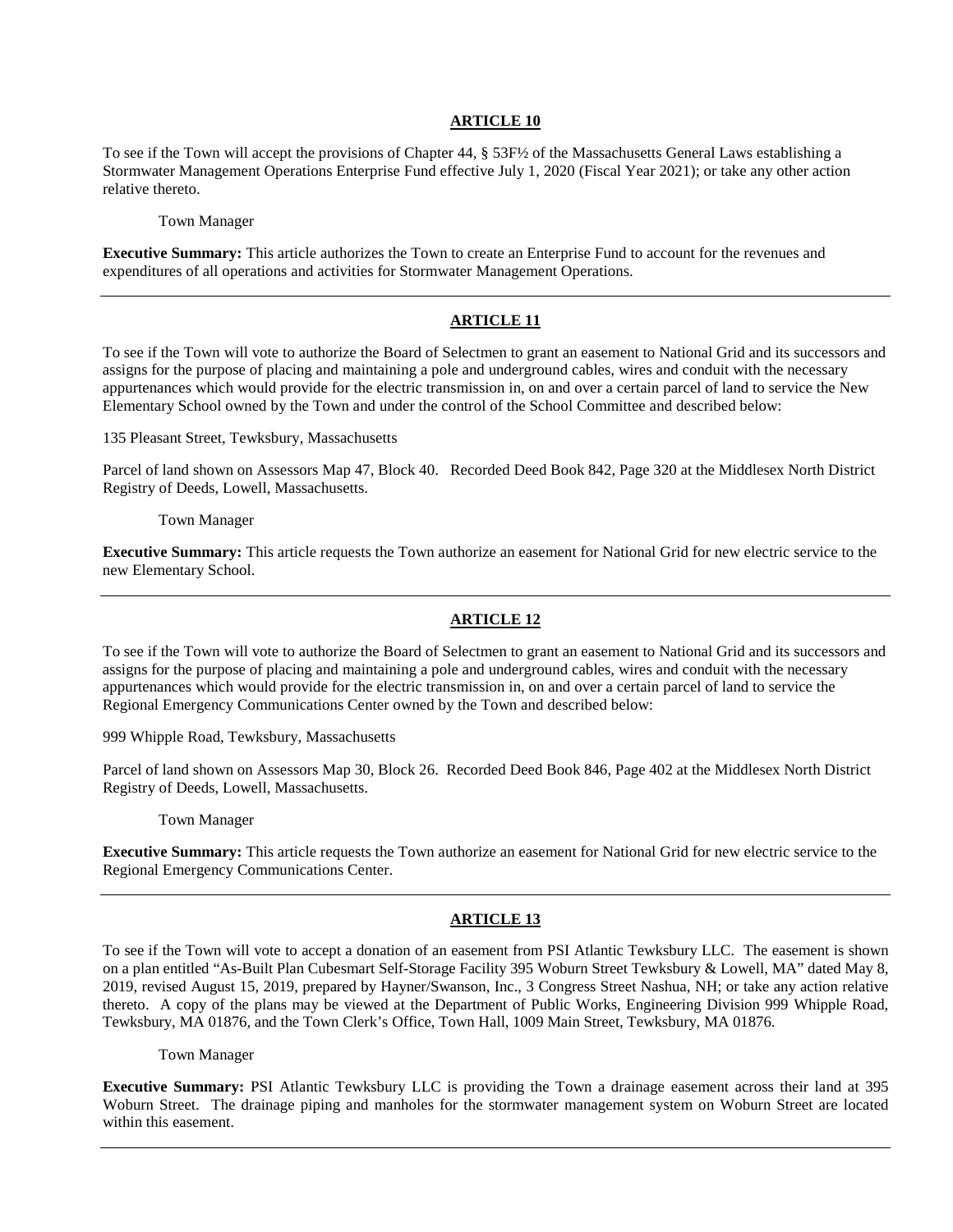To see if the Town will vote to authorize the Board of Selectmen to sell all or a portion of the following parcels of land; or take any action relative thereto.

|                          | <b>Assessors</b>     |         |                    | Current               |
|--------------------------|----------------------|---------|--------------------|-----------------------|
| <b>Address</b>           | <b>Map and Block</b> | Acreage | <b>Square Feet</b> | <b>Assessed Value</b> |
| Maryland Road            | 81/15                | 0.46    | 20,038             | \$<br>27,900          |
| Maryland Road            | 81/16                | 1.09    | 47,480             | \$<br>31,000          |
| Mississippi Road         | 81/97                | 0.31    | 13,504             | \$<br>27,100          |
| <b>Boisvert Road</b>     | 44/125               | 0.24    | 10,454             | \$<br>134,200         |
| New York Road            | 81/169               | 0.31    | 13,504             | \$<br>27,100          |
| New York Road            | 81/173               | 0.15    | 6,534              | \$<br>25,900          |
| Maryland Road            | 81/140               | 0.19    | 8,276              | \$<br>131,600         |
| <b>Washington Street</b> | 49/9                 | 0.15    | 6,534              | \$<br>58,100          |
| <b>Clinton Street</b>    | 48/58                | 0.11    | 4,792              | \$<br>800             |
| <b>Rockland Street</b>   | 34/30                | 0.18    | 7,841              | \$<br>29,600          |
| David Street             | 101/17               | 0.24    | 10,454             | \$<br>35,200          |

Town Manager

**Executive Summary:** This article would allow for the sale of these parcels of land in accordance with the Town By-Law.

#### **ARTICLE 15**

To see if the voters of the Town of Tewksbury will vote to amend the Tewksbury General Bylaws by amending Chapter 6.04 Dogs - 6.04.160 Penalty Bylaw violation. (1) as shown, with DELETIONS denoted in strike-through format and ADDITIONS denoted in bold underline format**.** The amendment to the penalty structure shall include violations of 6.04.100 - Leash law. and 6.04.110 - Public nuisances; or take any action relative thereto.

#### **6.04.160 Penalty Bylaw violation.**

(1) The following penalties, except where otherwise indicated herein, shall be in effect for violations of the provisions of this bylaw:

| Non-Criminal Disposition through Chapter 1.08, General |          |       |
|--------------------------------------------------------|----------|-------|
| Penalty Town of Tewksbury, Town By-Laws:               |          |       |
| 1st Offense                                            | Warning  | \$50  |
| 2nd Offense                                            | \$50.00  | \$100 |
| 3rd Offense                                            |          | \$300 |
| Each Subsequent Offense                                | \$100.00 | \$500 |

Town Manager

**Executive Summary:** Passage of this article will modify the existing Dog Bylaw to comply with new state regulations (MGL Chapter 140 Section 173A and Chapter 219, Acts of 2018)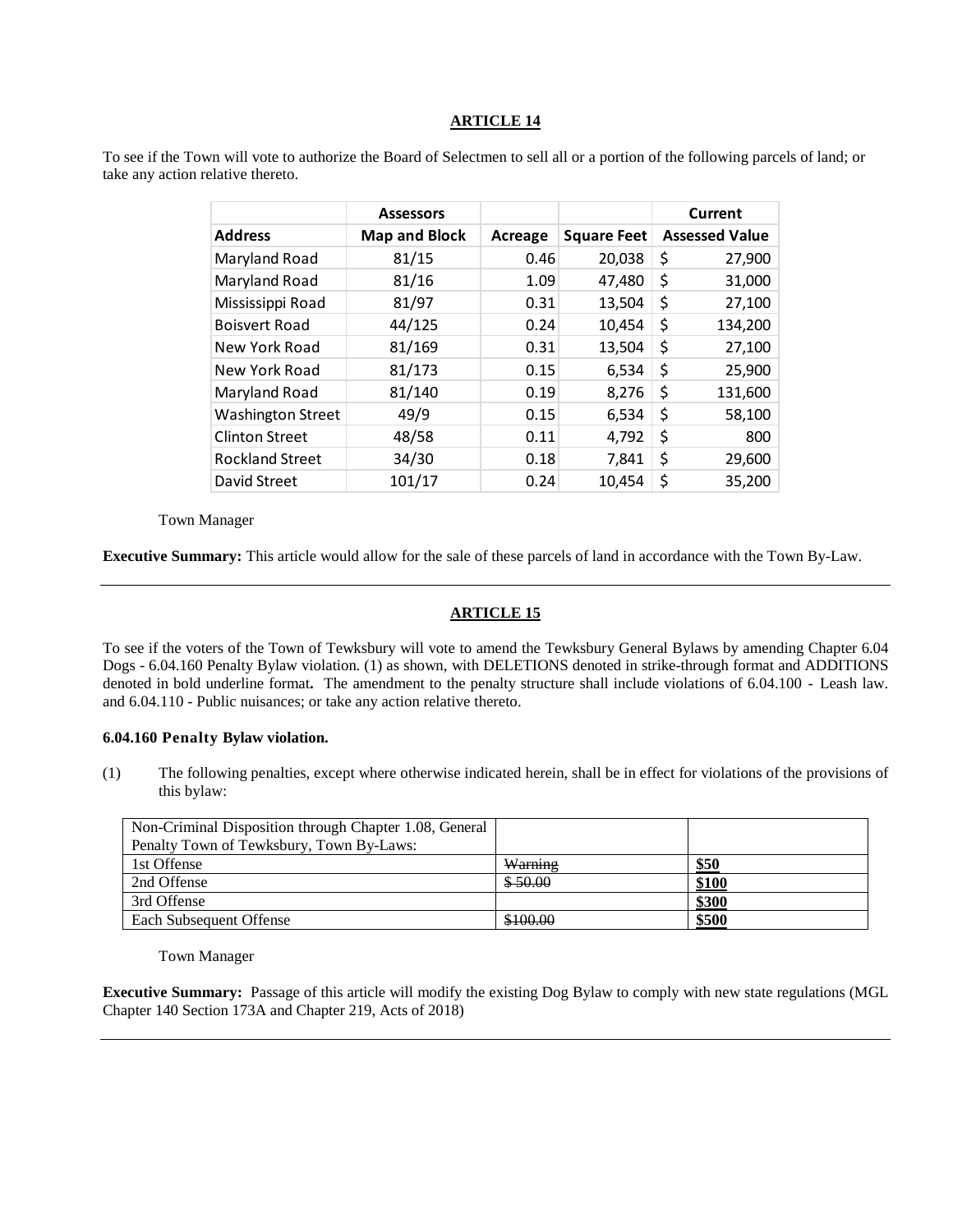To see if the town will adopt the following General by-Law; or take any action relative thereto.

## **Chapter 21.04 MAINTENANCE OF VACANT BUILDINGS AND LAND**

**Sections: 21.04.010 Purpose 21.04.020 Definitions. 21.04.030 Maintenance Requirements. 21.04.040 Inspections. 21.04.050 Violations and Penalties. 21.04.060 Unsafe Buildings. 21.04.070 Severability.**

#### **21.04.010 Purpose.**

The purposes of this bylaw are to protect the welfare and economic vitality of the residents of the Town of Tewksbury (Town) by protecting property values, maintaining neighborhood integrity and accessibility, safeguarding against economic property blight, protecting Town resources, and ensuring the safe and sanitary maintenance of all vacant properties. Among other things, vacant properties can degrade the vitality of Tewksbury's business districts, frustrate local planning and development efforts, create increased specific risks of fire damage, vandalism and unlawful entry or uses, and give rise to other public health and safety hazards. This bylaw is intended to promote the Town's public welfare and economic health by requiring all property owners to register and properly maintain vacant commercial and industrial properties.

#### **21.04.020 Definitions.**

As used in this bylaw, the following terms shall have the meanings indicated:

"Building Commissioner"- The Building Commissioner of the Town or his or her designee.

"Legally occupied" - Occupied in accordance with the provisions of the Massachusetts Building Code.

"Owner" - A person or entity who, alone or severally with others:

- A. Has legal or equitable title to any building or has care, charge or control of any building in any capacity including but not limited to agent, executor, executrix, administrator, adminstratrix, trustee, or guardian of the estate of the holder of legal title; or
- B. Is a tenant with a legal right to possess an entire building; or
- C. Is a mortgagee in possession of any building; or
- D. Is an agent, trustee, receiver or other person appointed by the courts and vested with possession or control of a building; or
- E. Is an officer or trustee of an association of unit owners of a condominium or cooperative which contains a vacant property.

"Vacant Building" -Any unoccupied nonresidential commercial or industrial real property which:

- A. Is not legally occupied, is abandoned, or is not used for a period of at least twenty-one (21) consecutive days or longer by occupants having custody or legal right of entry to such property; or
- B. Which isintermittently occupied by persons with legal right of entry, but exhibits in the opinion of the Building Commissioner dilapidated walls or doors which fail to prevent the entry of a trespasser for a period of more than seven (7) days.

#### **21.04.030 Maintenance Requirements.**

A. The owner of a vacant building must maintain the vacant building in accordance with all applicable local and state Sanitary Codes, Building Codes and Fire Codes, pertaining to the external/visible maintenance of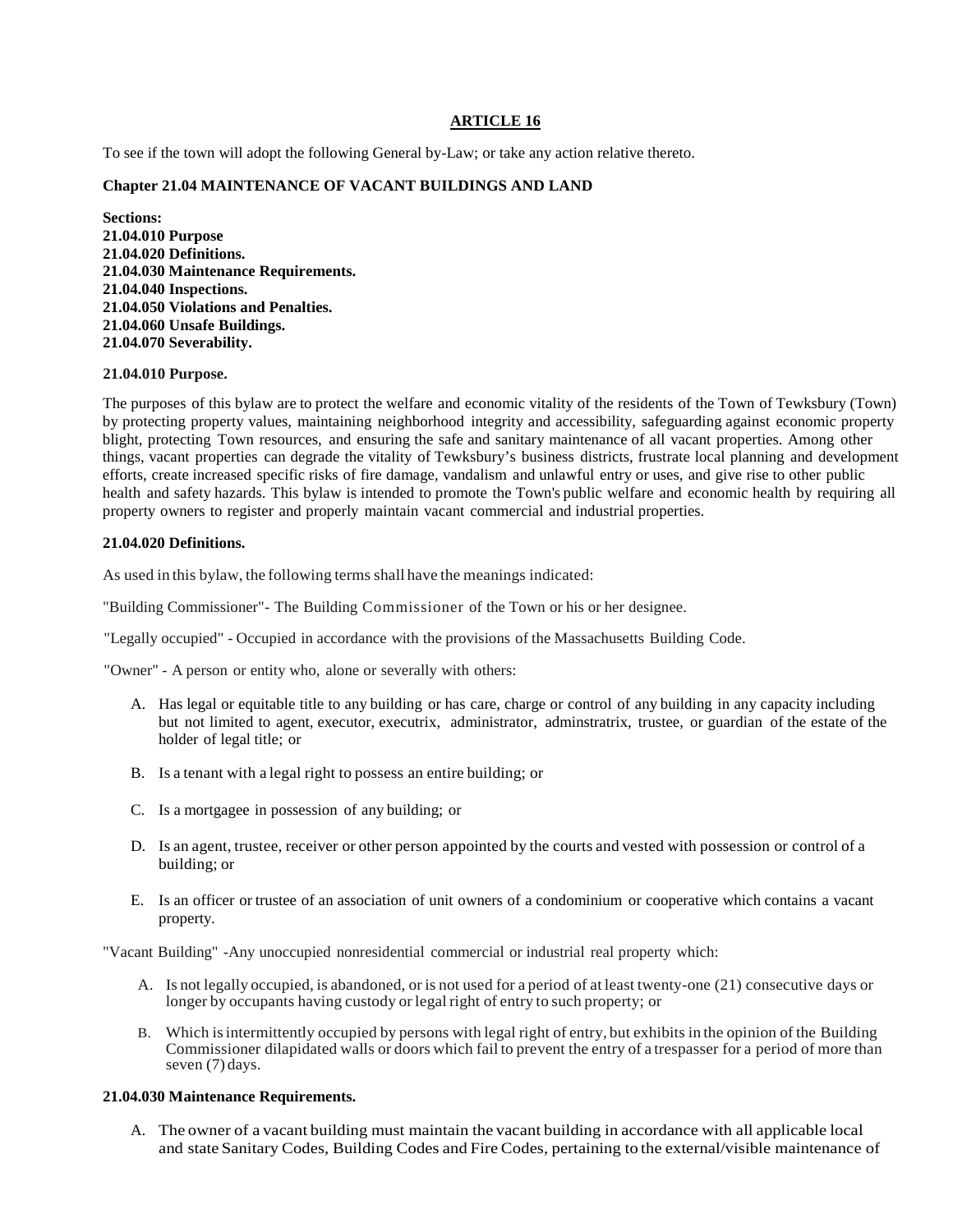the building and major system maintenance of the property.

- B. The owner of a vacant building must promptly repair all broken windows, doors, other openings and any unsafe conditions at a vacant building. Boarding up of open or broken windows and doors is prohibited except as a temporary measure, unlessthe Building Commissioner determines that, due to vandalism or security reasons and due to circumstances out of the owner's control, the proper boarding of windows and doors is necessary for a determined period of time. Boards or coverings must be fitted to the opening size and colored to blend with the existing building color scheme.
- C. The owner must maintain the building and property for the duration of the vacancy or abandonment. The owner shall maintain the condition of the building and property so asto appear not to be vacant. Upon notice by the Building Commissioner, any accumulated trash and/or graffiti shall be removed from the property by the owner within seven (7) days. The Building Commissioner and/or his or her designee will document violations. The owner of any building vacant for a period exceeding six months, whose utilities have been shut off, shall have those utilities removed or cut and capped to prevent accidents.
- D. The owner may include advertising materials in the vacant space or displayed in the vacant property's street-facing windows.
- E. Compliance with this bylaw shall not relieve the owner of any obligations setforth in any other applicable bylaw, regulation, codes, covenant conditions or restrictions and/or association rules and/or regulations. In case of a conflict with these rules and regulations, the stricter of the rules and/or regulations shall apply.

## **21.04.040 Inspections.**

- A. The Building Commissioner, Police Chief, Fire Chief and the Health Director, or their designees, shall have the authority to periodically inspect the exterior and interior of any building subject to this bylaw for compliance.
- B. The Building Commissioner shall have the discretionary authority to disconnect utilities immediately if a potential hazard that may be dangerous to life and limb is present.

## **21.04.050 Violations and Penalties.**

- A. Violations of any portions of this bylaw shall be punishable by a fine of \$100 per day.
- B. The Building Commissioner or his or her designee shall enforce all provisions of this bylaw and shall institute all necessary administrative orlegal action to assure compliance. Any owner found to be in violation of this bylaw shall receive a written warning and a minimum of seven (7) daysto remedy all violations prior to the institution of any enforcement action by theCommissioner. The Building Commissioner, acting on behalf oftheTown, may also bring a civil action in a court of competent jurisdiction seeking equitable relief to enforce this bylaw. This bylaw may also be enforced through non-criminal disposition in accordance with the provisions ofthe Town bylaws.

#### **21.04.060 Unsafe Buildings.**

If the Building Commissioner determines the building to be unsafe, the Building Commissioner may act immediately in accordance with the Massachusetts State Building Code to protect public safety. Furthermore, nothing in this bylaw shall abrogate the powers and/or duties of municipal officials to act pursuant to any general statutory authority including, without limitation, MGL c.139, § 1 et seq. and MGL c.143, § 6 et seq.

# **21.04.070 Severability**

If any provision of this bylaw is held to be invalid by a court of competent jurisdiction, such provision shall be considered separate and apart from the remaining provisions, which shall remain in full force and effect; or take any action relative thereto.

#### Board of Selectmen

**Executive Summary**: The purposes of this bylaw are to insure properties are properly maintained and do not adversely affect the residents of the Town.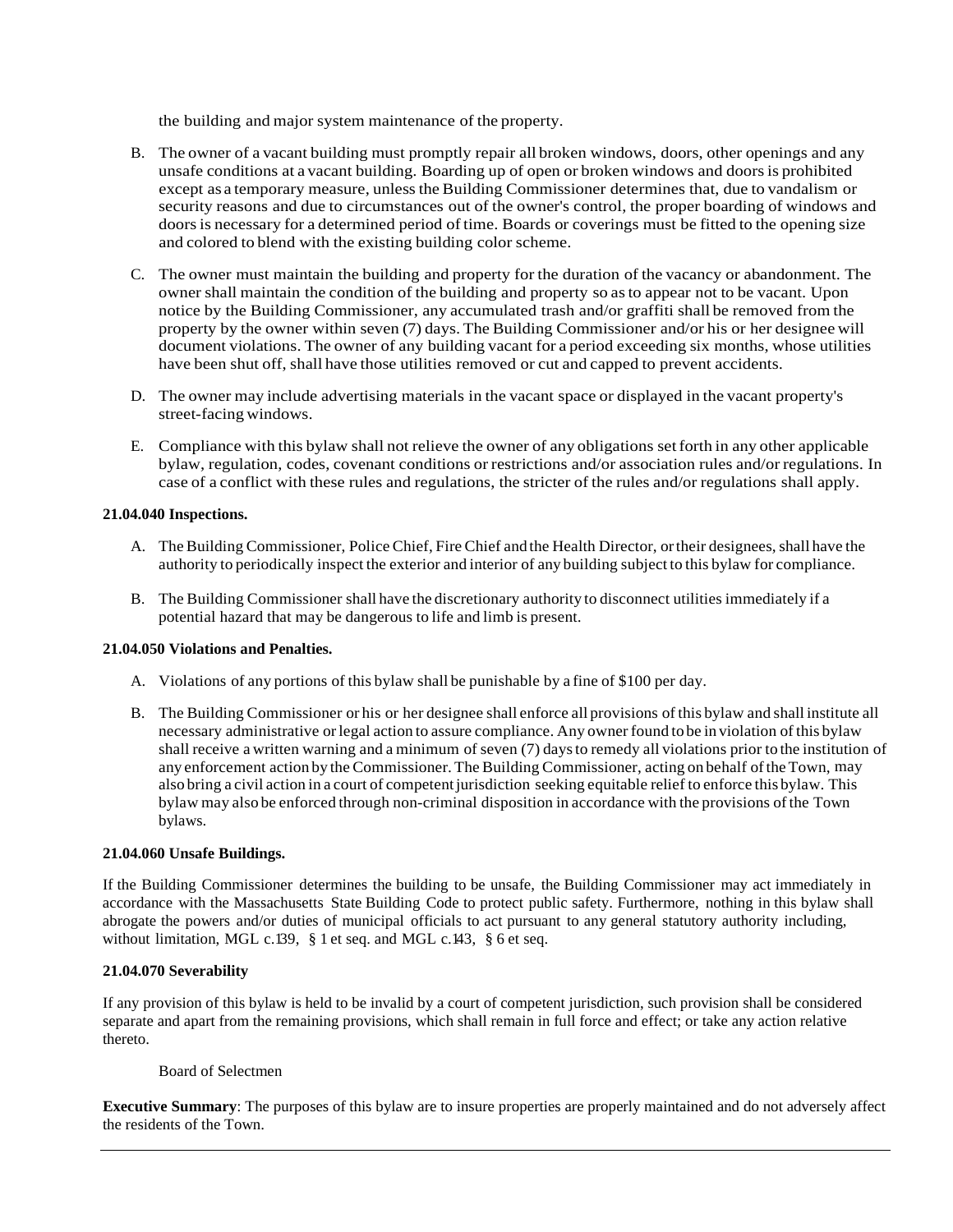To see if the Town will vote to amend the Tewksbury General Bylaw, Chapter 5.10 Marijuana Establishments by deleting the sentence below shown as a strikeout; or take any other action relative thereto.:

Chapter 5.10 Marijuana Establishments

Consistent with M.G.L. c. 94G, § 3(a)(2), all types of marijuana establishments as defined in M.G.L. c. 94G, § 1, including marijuana cultivators, independent testing laboratories, marijuana product manufacturers, and/or any other types of licensed non-retailer marijuana-related businesses, except, however, marijuana retailers previously prohibited, shall be prohibited within the Town. This provision will expire December 31, 2019; or take any other action relative thereto.

Board of Selectmen

**Executive Summary:** Based on a non-binding ballot resolution the Town of Tewksbury voted against these types of marijuana establishments. This article removes the sunset provision, making the ban permanent.

## **ARTICLE 18**

To see if the Town will vote to amend the Tewksbury Zoning Bylaw Section 6800.2 by deleting the sentence below shown as a strikeout; or take any other action relative thereto.:

6800.2 Marijuana Establishments

Consistent with M.G.L. c.94G, § 3(a) (2), all types of marijuana establishments as defined in M.G.L.c.94G, § 1, including marijuana cultivators, independent testing laboratories, marijuana product manufacturers, and/or any other types of licensed non-retailer marijuana-related businesses, except however, marijuana retailers previously prohibited, shall be prohibited within the Town. This provision will expire December 31, 2019.

#### Board of Selectmen

**Executive Summary**: Based on a non-binding ballot resolution the Town of Tewksbury voted against these types of marijuana establishments. This article removes the sunset provision, making the ban permanent.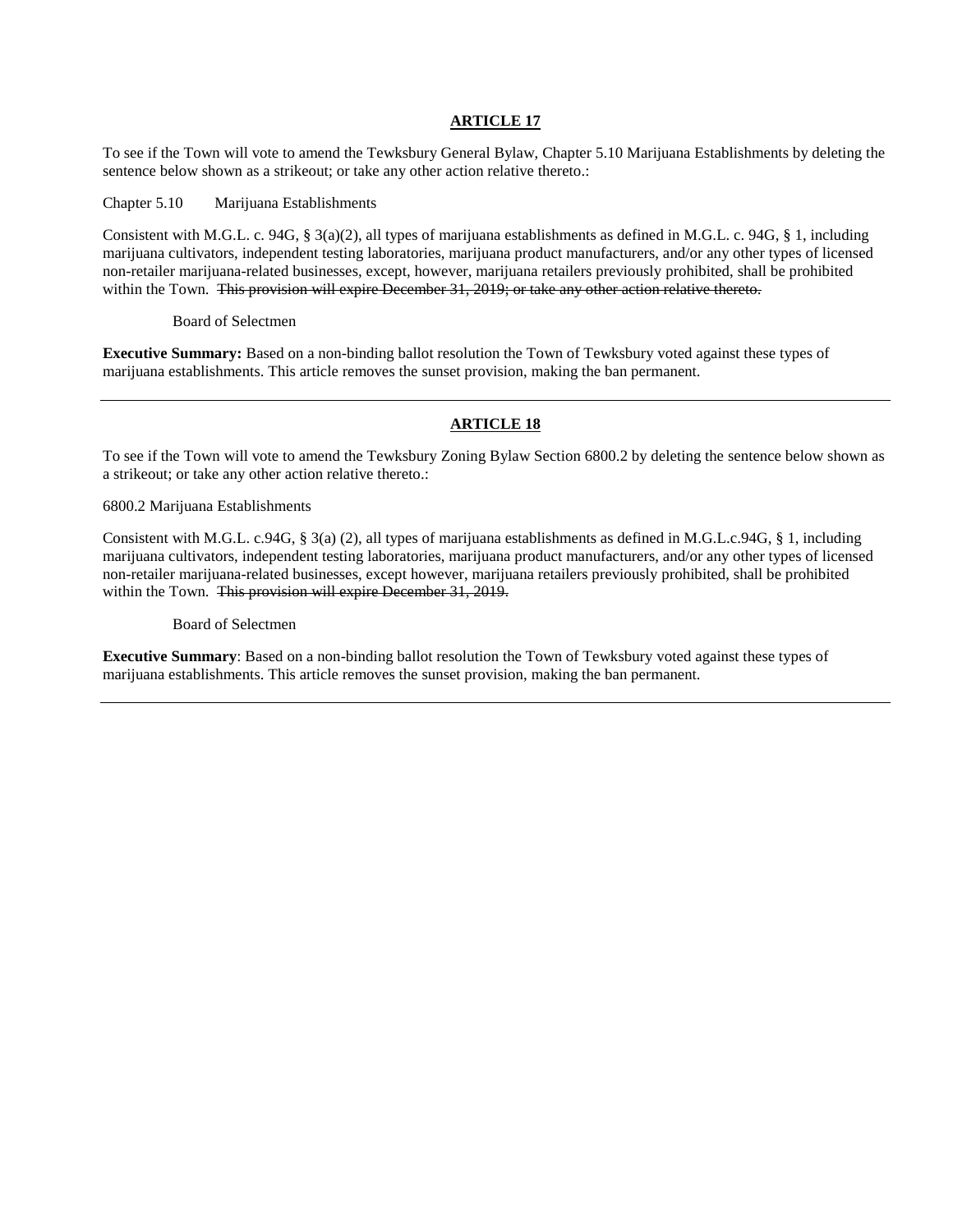To see if the Town will vote to amend the Tewksbury Zoning Map dated September 2017 by adding parcels 102-16 and 103- 102 to the HI1 district as depicted by the cross-hatched map below; or take any other action relative thereto.



Town Manager

**Executive Summary**: Article 36 of the 2019 Annual Town Meeting was approved by vote of 152 Yes to 18 No to change the zoning of parcels 102-16 and 103-102 to HI1. The Attorney General's review of the article informed the Town that the Zoning Map itself needs to be amended to reflect the approved changes of Article 36.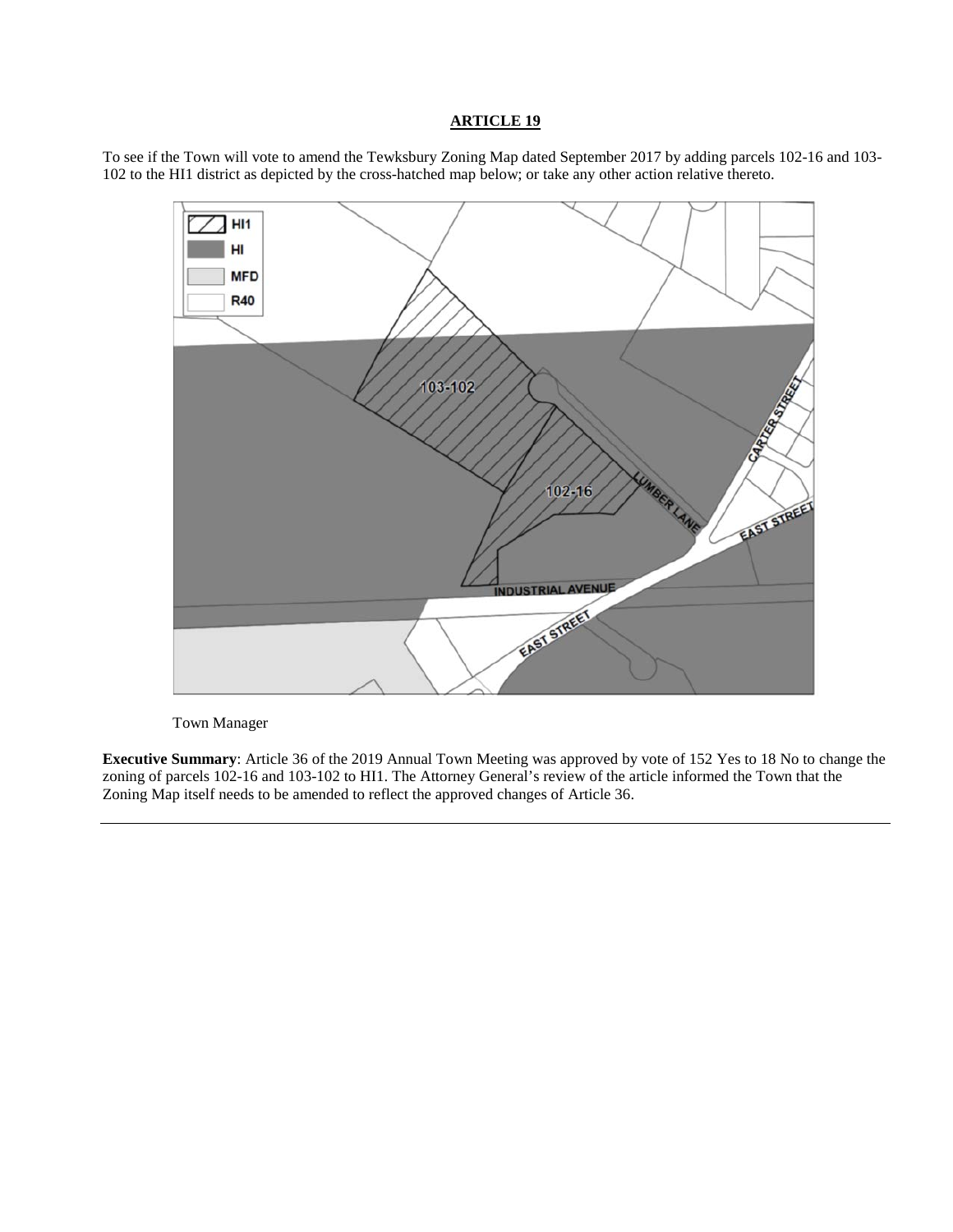To see if the Town will vote to amend the zoning By-Laws as follows:

By adding to that portion of Appendix A, Table of Use Regulations, Section B, Exempt and Institutional Uses, the use "Assisted Living Facility" as defined in Section 10000 of the Zoning By-Laws.

And by adding that portion of Appendix A, Table of Use Regulations, Section B, Exempt and Institutional Uses, the use "Special Care Residence" as defined in 651 CMR 12.00.

| <b>B. EXEMPT AND</b><br><b>INSTITUTIONAL</b><br><b>USES</b> | R40       | FA | LB | <b>COM</b> | TR | P | MN        |   | $MFD$ $MFD/55$ $CDD$ |   | HI        | $HI-1$    | <b>OR</b> | WNB       |
|-------------------------------------------------------------|-----------|----|----|------------|----|---|-----------|---|----------------------|---|-----------|-----------|-----------|-----------|
| 13. Assisted<br>Living Facility                             | <b>PB</b> | N  | N  | <b>PB</b>  | N  | N | <b>PB</b> | N | N                    | N | <b>PB</b> | <b>PB</b> | PB        | <b>PB</b> |
| 14. Special Care<br>Residence                               | <b>PB</b> | N  |    | <b>PB</b>  | N  | N | <b>PB</b> | N | N                    |   | <b>PB</b> | <b>PB</b> | PB        | <b>PB</b> |

And by amending Section 10000. DEFINITIONS by inserting the following:

**SPECIAL CARE RESIDENCE:** A "special care residence" as defined in 651 CMR 12.00.

#### Michael Saccone

**Summary:** (Town By-Law 204.020). The purpose of this article is to allow the lawful use, with planning board approval, of a new or existing building as an assisted living facility in the HI zoning district. In addition, purpose of this article is to allow the lawful use, with planning board approval, of a new or existing building as a special care residence in the HI zoning district.

## **ARTICLE 21**

- 1. To see if the Town will vote to amend Section 2000 "Districts," by adding a new zoning district to Section 2100 "Establishment" entitled "Residence R10 District- (R10)".
- 2. To see if the Town will vote to amend "Appendix A Table of Use Regulations" by adding a new column entitled R10 to the Table of Use Regulations as follows:

| A. RESIDENTIAL USES               | R <sub>10</sub> |
|-----------------------------------|-----------------|
| 1. Single-family dwelling         | Y               |
| 2. Two-family dwelling            | N               |
| 3. Multi-family dwelling          | N               |
| 4. Multi-family dwelling/55       | N               |
| 5. Community Development Project  | N               |
| 6. Cluster Development            | <b>PB</b>       |
| 7. Open Space Residential Design  | <b>PB</b>       |
| 8. Family Suite By Right          | Y               |
| 9. Family Suite By Special Permit | РB              |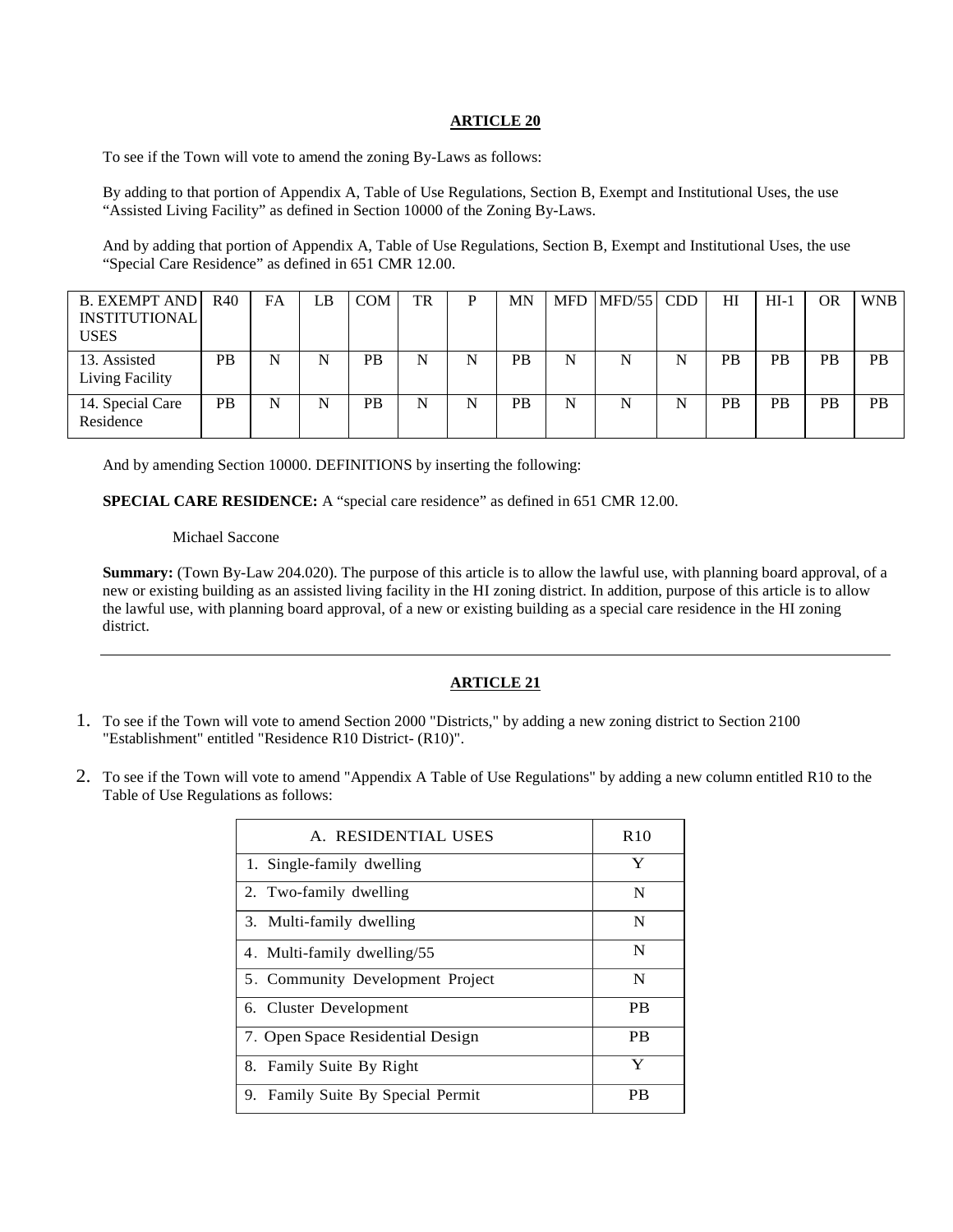3. To see if the Town will vote to amend "Appendix B Table of Dimensional Requirements" by adding a new column entitled R10 to the Table of Dimensional Requirements as follows:

| <b>DISTRICT</b> | Min. Lot<br>Area (acre) | Min. Frontage<br>(f <sub>t</sub> ) | Min. front<br>yard (ft.) | Min. side<br>and rear<br>$\mathbf{yard}(\mathbf{ft.})$ | Max. Building<br>Height<br>(stories/ft.) | Max.<br><b>Building Coverage</b><br>% of lot) |
|-----------------|-------------------------|------------------------------------|--------------------------|--------------------------------------------------------|------------------------------------------|-----------------------------------------------|
| R10             | .25                     | 100                                | 25                       |                                                        | 2.5/35                                   | 20                                            |

4. To see if the Town will vote to amend the Town of Tewksbury Zoning Map dated September 2017 to include a Residence R10 Zoning District as identified below:



#### Oblate Fathers

**Summary:** The intent of the proposed articles is to provide a new Zoning District (R10) to allow for .25 acre zoning at the property at 527 Chandler Street owned by the Oblate Fathers for single family dwellings.